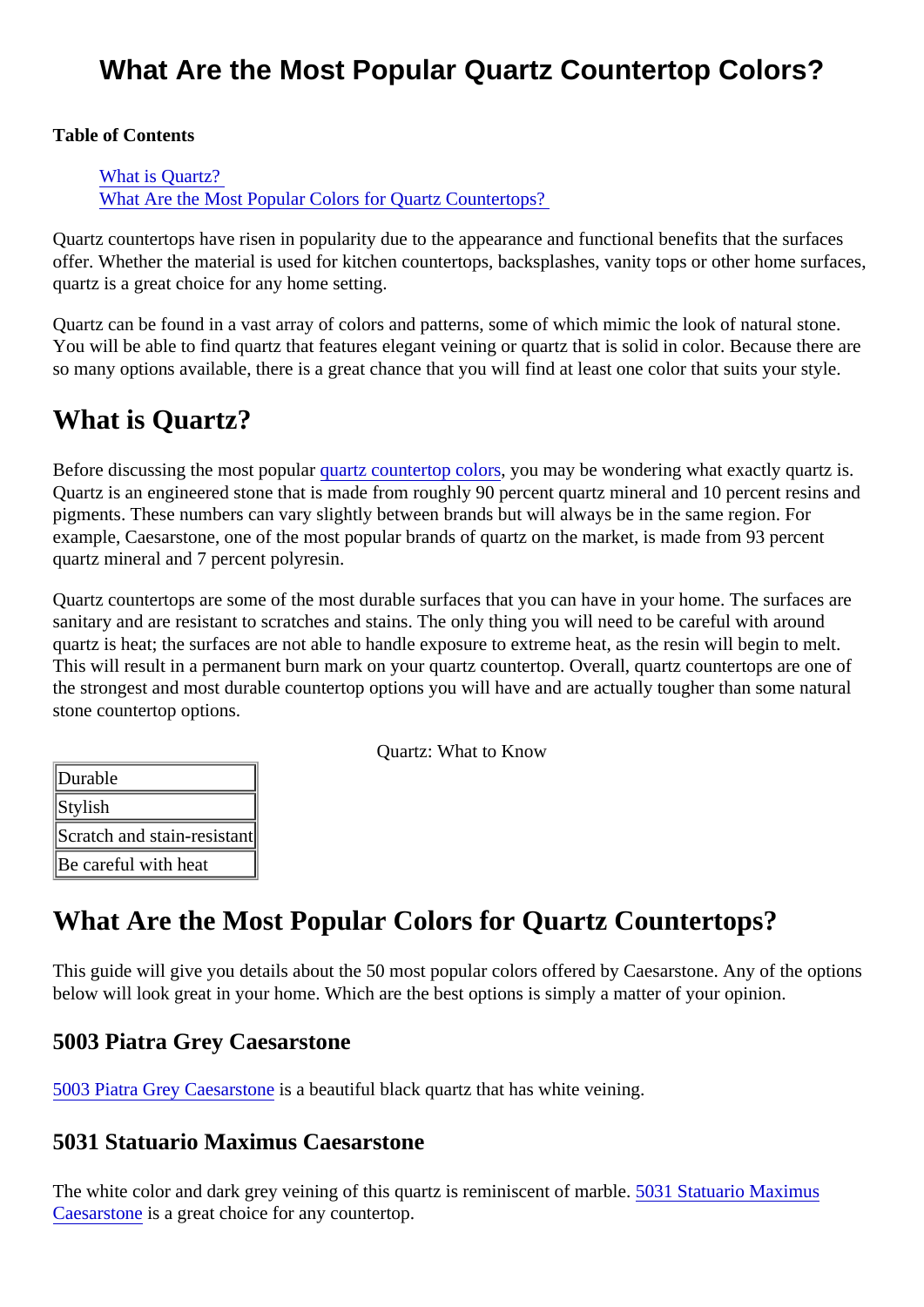# 5100 Vanilla Noir Caesarstone

This gorgeous quartz is a consistent black color with white speckles. If you are looking for a stylish quartz thatis darker5100 Vanilla Noir Caesarstone an excellent option.

# 5110 Alpine Mist Caesarstone

[5110 Alpine Mist Caesarsto](https://marble.com/quartz-countertops/5110-alpine-mist-caesarstone/839)mesa soft grey background with some subtle white spots throughout.

#### 5130 Cosmopolitan White Caesarstone

Thisconsistent white quartz has beautiful brown speckles. Cosmopolitan White Caesarstonia look great in any home.

## 5131 Calacatta Nuvo Caesarstone

[5131 Calacatta Nuvo Caesarst](https://marble.com/quartz-countertops/5131-calacatta-nuvo-caesarstone/834)os a stunning white quartz that has beautiful grey veins running throughout the slab. The look mimics that of marble.

## 5141 Frosty Carrina Caesarstone

[5141 Frosty Carrina Caesarsto](https://marble.com/quartz-countertops/5141-frosty-carrina-casarstone/847)sewhitewith grey veins throughout.

## 5143 White Attica Caesarstone

[White Attica](https://marble.com/quartz-countertops/5143-white-attica-caesarstone/1302) is a terrific choice if you are searching for quartz that looks like marble. 5143 White Attica Caesarstone is an ideal fit in any home setting.

#### 5220 Dreamy Marfil Caesarstone

[5220 Dreamy Marfil Caesarsto](https://marble.com/quartz-countertops/5220-dreamy-marfil-caesarstone/855)rsebeautiful beige quartz with brown veins.

#### 5380 Emperadoro Caesarstone

[5380 Emperadoro Caesarst](https://marble.com/quartz-countertops/5380-emperadoro-caesarstone/861)one wonderful dark brown quartz that features hints of black, as well as gold veins.

#### 6003 Coastal Grey Caesarstone

[Coastal Gre](https://marble.com/quartz-countertops/6003-coastal-grey-caesarstone/841)ys a gorgeous grey quartz that has hints of black that accompany grey veining. 6003 Coastal Grey Caesarstone will add significant visual appeal to your space.

#### 6131 Bianco Drift Caesarstone

[6131 Bianco Drift Caesarsto](https://marble.com/quartz-countertops/6131-bianco-drift-caesarstone/836)ne an attractive off-white quartz with occasional grey spots.

#### 6141 Ocean Foam Caesarstone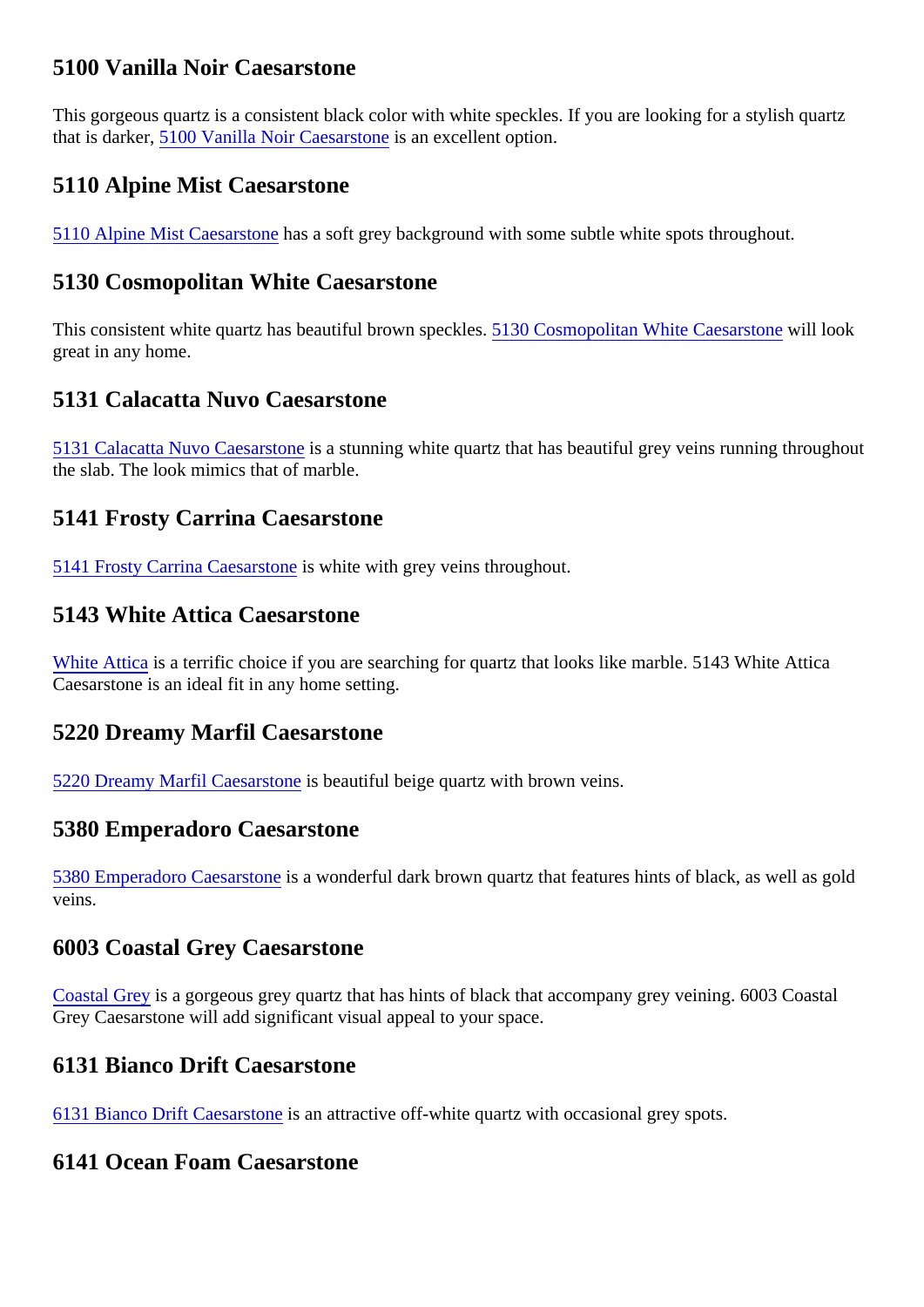Ocean Foanis a gorgeous consistent white quartz that has black speckles. If you are looking for a lighter quartz countertop to match or contrast cabinetry or other elements, 6141 Ocean Foam Caesarstone is a g option.

# 6270 Atlantic Salt Caesarstone

If you want to install a quartz countertop that has the look of granite, Atlantic Salt Caesarstone an ideal choice. The surface is a beautiful blend of white and grey.

#### 6338 Woodlands Caesarstone

[6338 Woodlands Caesarsto](https://marble.com/quartz-countertops/6338-woodlands-caesarstone/837)nedark brown quartz that features hints of black that accompany gold speckles.

# 6600 Nougat Caesarstone

[6600 Nougat Caesarsto](https://marble.com/quartz-countertops/6600-nougat-caesarstone/848)ise is white quartz that has black speckles.

## 6611 Himalayan Moon Caesarstone

This gorgeous quartz is grey with dark grey and black veiningth Himalayan Moon Caesarstone terrific choice for a countertop, especially if you are looking for a countertop material that has the look of granite.

#### 5000 London Grey Caesarstone

[5000 London Grey Caesarsto](https://marble.com/quartz-countertops/5000-london-grey-caesarstone/872)n bight grey in color and features very subtle veins. The neutral color of the surface makes it a great option for any room in the house.

# 8531 Profondo Caesarstone

[Profondo](https://marble.com/quartz-countertops/8531-profondo-caesarstone/881) is a magnificent and unique quartz surface that can add a pop of color to any room. 8531 Profondo Caesarstone is a great option for homeowners who want their new quartz countertop become the focal point of the room.

#### 9601 Oyster Caesarstone

[9601 Oyster Caesarsto](https://marble.com/quartz-countertops/9601-oyster-caesarstone/849)isea beautiful cream-colored quartz that has consistent black speckles.

#### 4141 Misty Carrera Caesarstone

[4141 Misty Carrera Caesarsto](https://marble.com/quartz-countertops/4141-misty-carrera-caesarstone/868)nseconsistent off-white quartz that is pleasing to the eye. Because of the surface's neutral tone, it will fit in well with any décor.

# 4220 Buttermilk Caesarstone

[4220 Buttermilk Caesarsto](https://marble.com/quartz-countertops/4220-buttermilk-caesarstone/852)ne a gorgeous solid golden white quartz. This quartz will make a great addition to any home.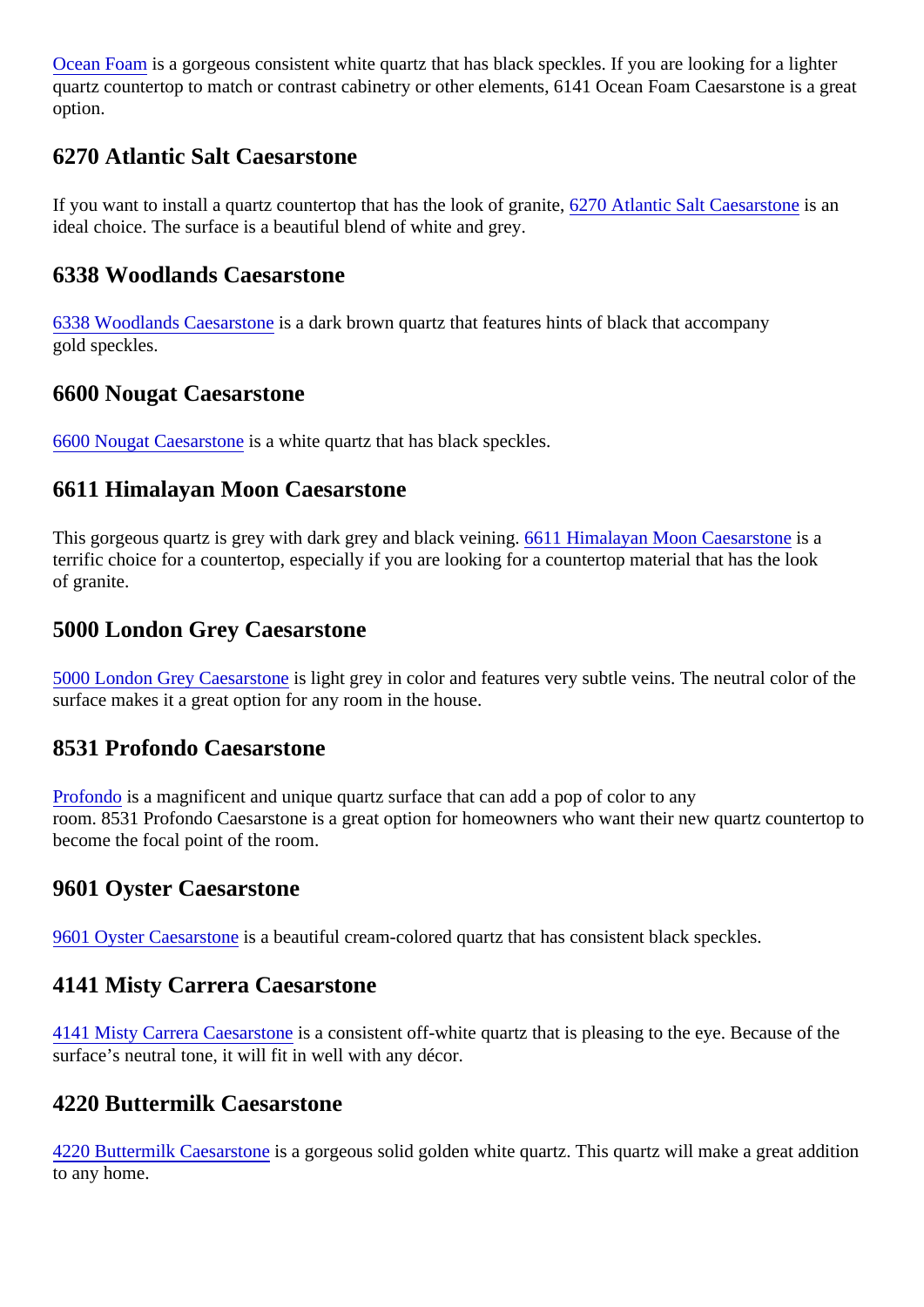# 4230 Shitake Caesarstone

[Shitake](https://marble.com/quartz-countertops/4230-shitake-ceasarstone/853) is consistent brown quartz that features white and black speckles. If you are looking for a quartz with consistent coloring, 4230 Shitake Caesarstone is an ideal fit.

# 4330 Ginger Caesarstone

[4330 Ginger Caesarsto](https://marble.com/quartz-countertops/4330-ginger-caesarstone/862)ne is stunning brown quartz with black speckling. Choosing Ginger for your countertop can add some serious style to your home.

#### 4350 Lagos Blue Caesarstone

[4350 Lagos Blue Caesarsto](https://marble.com/quartz-countertops/4350-lagos-blue-caesarstone/858)neconsistent brown quartz.

## 4360 Wild Rice Caesarstone

[Wild Rice](https://marble.com/quartz-countertops/4360-wild-rice-caesarstone/860) is a consistent brown quartz that has white and black speckles. 4360 Wild Rice Caesarstone look amazing on any countertop.

## 4600 Organic White Caesarstone

[4600 Organic White Caesarsto](https://marble.com/quartz-countertops/4600-organic-white-casarstone/845)nsebeautiful off-white color with black speckles.

## 4601 Frozen Terra Caesarstone

[Frozen Terr](https://marble.com/quartz-countertops/4601-frozen-terra-caesarstone/1294)as a stunning light beige quartz that features speckles throughout the slab. 4601 Frozen Terra Caesarstone is a great choice for your new countertop.

# 4643 Flannel Grey Caesarstone

Ifyou are searching for a beautiful neutral colored qua $\frac{d}{dx}$  Flannel Grey Caesarstoran be just what you are looking for. The material is pleasing to the eye and is a great choice for any new countertop.

# 4130 Clamshell Caesarstone

[4130 Clamshell Caesarsto](https://marble.com/quartz-countertops/4130-clamshell-caesarstone/840)rseconsistent grey quartz that has occasional white spots.

#### 4003 Sleek Concrete Caesarstone

[Sleek Concret](https://marble.com/quartz-countertops/4003-sleek-concrete-caesarstone/832)es a stylish brown quartz with black speckles. If you are looking to visually enhance your space, 4003 Sleek Concrete Caesarstone is a fantastic option that can help you do just that.

#### 4004 Raw Concrete Caesarstone

[4004 Raw Concrete Caesarst](https://marble.com/quartz-countertops/4004-raw-concrete-caesarstone/833)on bight brown in color and has consistent black speckles.

#### 4011 Cloudburst Concrete Caesarstone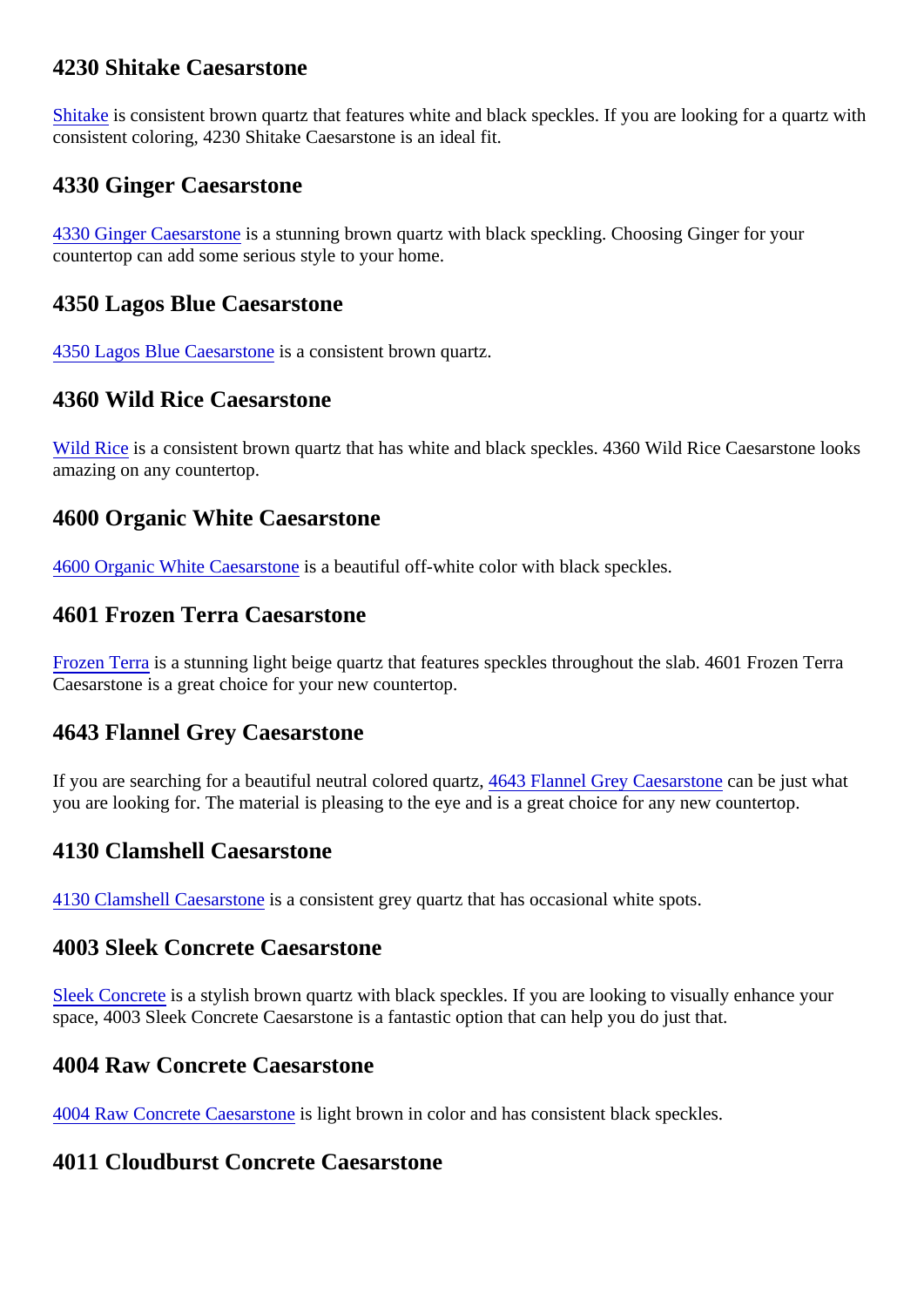[Cloudburst Concre](https://marble.com/quartz-countertops/4011-cloudburst-concrete-caesarstone/1289)tisa stunning light beige quartz that features subtle veining throughout the slab. 4011 Cloudburst Concrete Caesarstone is a wonderful option for any new countertop.

#### 4023 Topus Concrete Caesarstone

[4023 Topus Concrete Caesarst](https://marble.com/quartz-countertops/4023-topus-concrete-caesarstone/1290)isen amazing light brown quartz with subdued veining present throughout the slab. The material will look great on any countertop.

## 4030 Pebble Caesarstone

[Pebble](https://marble.com/quartz-countertops/4030-pebble-caesarstone/865) is a beautiful grey quartz that has consistent black speckles. 4030 Pebble Caesarstone is an ideal choice for any home.

# 4033 Rugged Concrete Caesarstone

This gorgeous dark grey quartz features subtle veining throughout the slab. If you are looking for a beautif darkercolored counterton 033 Rugged Concrete Caesarstisme perfect choice.

#### 4044 Airy Concrete Caesarstone

[Airy Concrete](https://marble.com/quartz-countertops/4023-airy-concrete-caesarstone/1292)is light grey in color and has subtle veins present throughout the slab. 4044 Airy Concrete Caesarstone will look great on any countertop.

#### 4046 Excava Caesarstone

[4046 Excava Caesarsto](https://marble.com/quartz-countertops/4046-excava-caesarstone/1293)ise beautiful brown quartz that has subtle veins throughout.

#### 4120 Raven Caesarstone

This consistent black quartz is a stunning addition to any home when used for a countertop. You cannot got wrong choosing 120 Raven Caesarstone

#### 4001 Fresh Concrete Caesarstone

[Fresh Concret](https://marble.com/quartz-countertops/4001-fresh-concrete-caesarstone/831)es a beautiful off-white quartz. Whether you are looking to match or contrast the colors in your space, 4001 Fresh Concrete Caesarstone is a great choice.

#### 2003 Concrete Caesarstone

[2003 Concrete Caesarsto](https://marble.com/quartz-countertops/2003-concrete-caesarstone/864)ne attractive black quartz with consistent black speckles.

#### 2030 Haze Caesarstone

[2030 Haze Caesarsto](https://marble.com/quartz-countertops/2030-haze-caesarstone/869)nebeautiful white quartz that has hints of beige to go along with black speckles. It is a terrific option for any countertop.

#### 2141 Blizzard Caesarstone

[2141 Blizzard Caesarsto](https://marble.com/quartz-countertops/2141-blizzard-caesarstone/843)risea white quartz that has subtle off-white speckling.